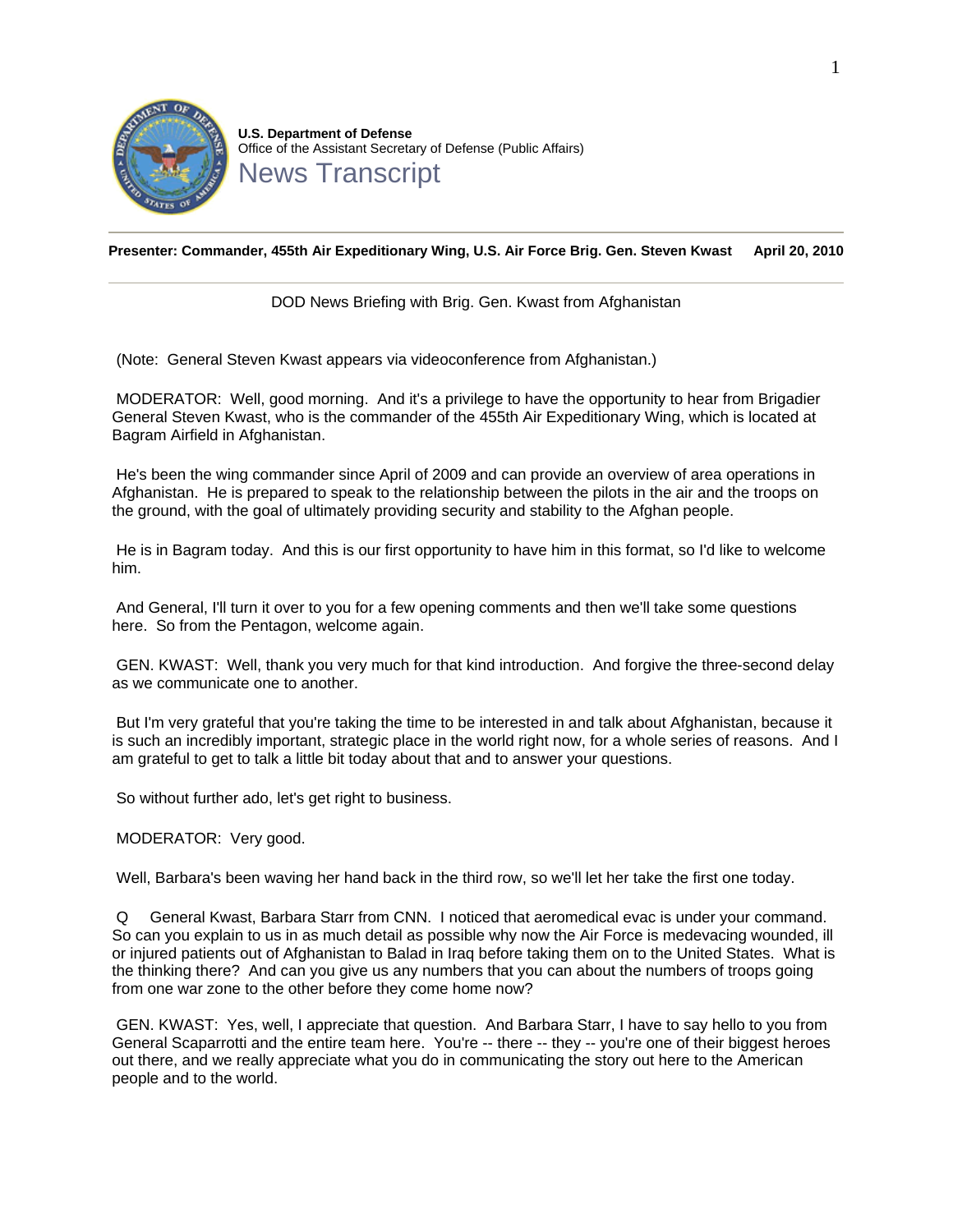With regard to your question, that is actually an event that was driven by the volcano and the ash that is settling over Europe and England, Ireland and some of the northern-tier European countries. Normally, we take them to Landstuhl. And it really is designed around the medical reality that survival and taking the best care of our soldiers possible needs to have an intermediate stop where they are properly stabilized and given care that may not be able to efficiently be given out here.

 So because we could not fly them into Landstuhl because of the safety concerns of the volcanic ash in the air, we used Balad as a stop before they go home. And we took capability and capacity there to do the same thing we do at Landstuhl at Balad. But it's all driven by the requirement medically that that intermediate stop saves lives, and it needs to be done. So I hope that answers your question, but I'm happy to go in more detail if you'd like.

 Q Well, I would appreciate it if we could go into more detail. This may not be directly up your ally, but can you possibly explain why Bagram doesn't have -- does Bagram not have the sufficient medical care at the hospital there to stabilize these patients? And you say that it is driven by the need -- the medical reality to ensure survival.

 I mean, it raises the question -- you know, it was our understanding troops were being taken directly back to the United States. At some point, did -- was there some belief in Afghanistan in the command structure that wounded troops were at risk and they had to make a stop, that they couldn't bring them, in fact, back directly to the United States? And can you tell us how many wounded troops so far have been medevac'ed to Iraq?

 GEN. KWAST: Right. Well, I appreciate that further question, and I'm happy to talk to that. You're right, it's not directly in my lane, but I will tell you that the -- it is not about the amount of care, it's about the capacity and it's about making sure that we triage, if you will: that we make sure that we have capacity for the unexpected events of a battlespace like this.

We have to be prepared at a moment's notice for something like a COP Keating or a devastating attack by the enemy. To have that capacity ready at our hands means we have to move those wounded soldiers and we have to move them in a way that allows us that capacity to be prepared for the unexpected.

 Now, the reality is that there is no degradation in care because we're going to Balad instead of Landstuhl. The reality, though, is this very delicate balance of medical care. And the delicate balance of capacity so that we are prepared for the unexpected in the battlespace, where the enemy gets a vote, drives us to this construct that was very wisely crafted, a very creative way of giving maximum care while maintaining maximum capacity.

 And what I'll do is, to describe that very nuanced and medically founded construct, we'll get a medical professional to give you all those detailed answers.

 But it's all predicated on medical fact and capacity so that at the battlespace, right here where the rubber meets the road, we are prepared for the unexpected.

 And no matter what happens to us, no matter what the enemy might do, we are ready to save lives. And we are not so full with people that we cannot handle a major attack.

Q Thank you.

MODERATOR: Go ahead.

Q General, I'm Rick Whittle. I'm here for Rotor & Wing magazine.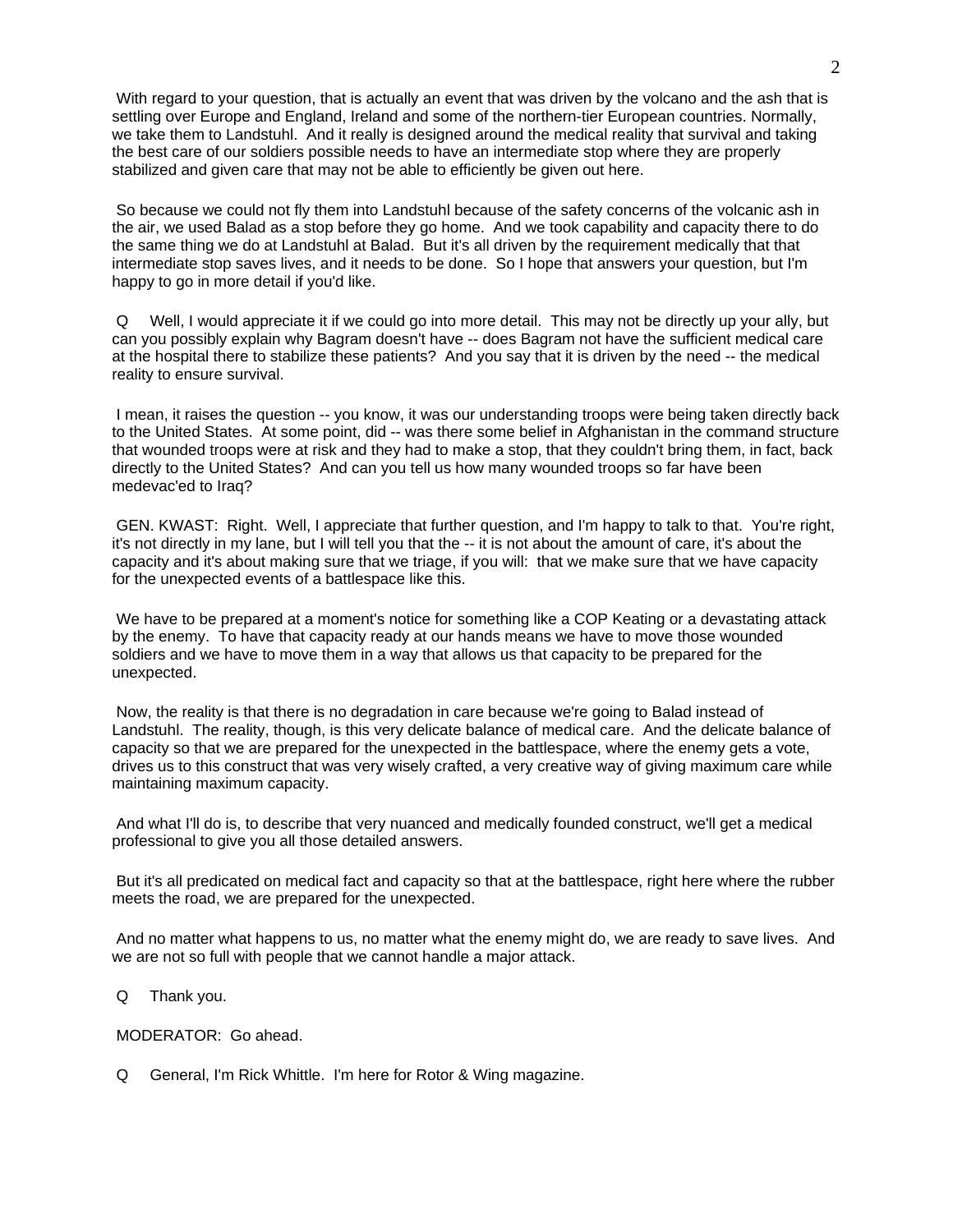I was just wondering. This may be out of your lane. But I was just wondering, do you have any information about how the survivors were evacuated or taken to medical care on April 9th, when the CV-22 Osprey crashed in Zabul province?

 And for that matter, do you have any information that you can give us, about what caused that crash, or anything about it?

 GEN. KWAST: Right, well, I appreciate that question, because I appreciate what's behind the question. And that is a very deep concern for those that were wounded and killed and for the safety issues surrounding that.

 I will tell you, the one thing you can rest assured at is that the Department of Defense is world class, at any event that takes place, that they preserve evidence and they research root cause, so that we protect people in the future.

 And that investigation and that entire process of protecting evidence and driving to root cause and then bringing forward recommendations in every aspect, to make sure something like this never happens again, that is ongoing and will be brought to conclusion, so that all the decisionmakers in our country are able to ensure safe and effective warfighting capability.

 Back to your first question, with regard to how were the people taken care of after that devastating accident took place. The answer is, just like any casualty in this battlespace, that they were brought forward to the forward medical facilities. It was based on what happened to them. Every situation is different, and every situation is judged by a medical professional who is qualified to make the decision on exactly how this patient should be treated to make sure they survive and they have long-term care that they need.

 And that same construct that applies to any soldier on the battlefield, any airman, any Marine, any civilian, took place with this terrible accident as well.

Does that answer your question sufficiently, sir?

 Q I'd like to ask for two clarifications, actually. On the -- on the investigation, I think I could read into your answer that you are denying reports that the aircraft wreckage was destroyed. Is that correct? Yes or no?

 GEN. KWAST: That -- yeah, that is a total misrepresentation of my intention there. I am neither making a statement in one way or the other with regard to the facts in the case. I am talking about the fact that the process is very good at determining root cause and that that will come out eventually.

 But it is also important to not comment on things, just like any investigation, because it can sometimes threaten an outcome that is all driven towards safety and protecting future soldiers and fighters that are out here.

 So my comment is based on the process and that the process is vigorous, it is aggressive at getting at the root cause, and as quickly as possible, making sure that future lives are protected because we know what happened, to the best of our ability.

 So that process is ongoing, and it would be inappropriate for me to comment on anything more specific than that. So you cannot read into my comment one way or the other, and for a very, very important reason: the safety of future soldiers.

I was just -- well, what I was -- what I meant to say is that you said all the evidence has been preserved. And there has been a report that the wreckage was destroyed. Those are not necessarily contradictory statements, but I wanted to see if you could tell us whether it's true the wreckage was destroyed.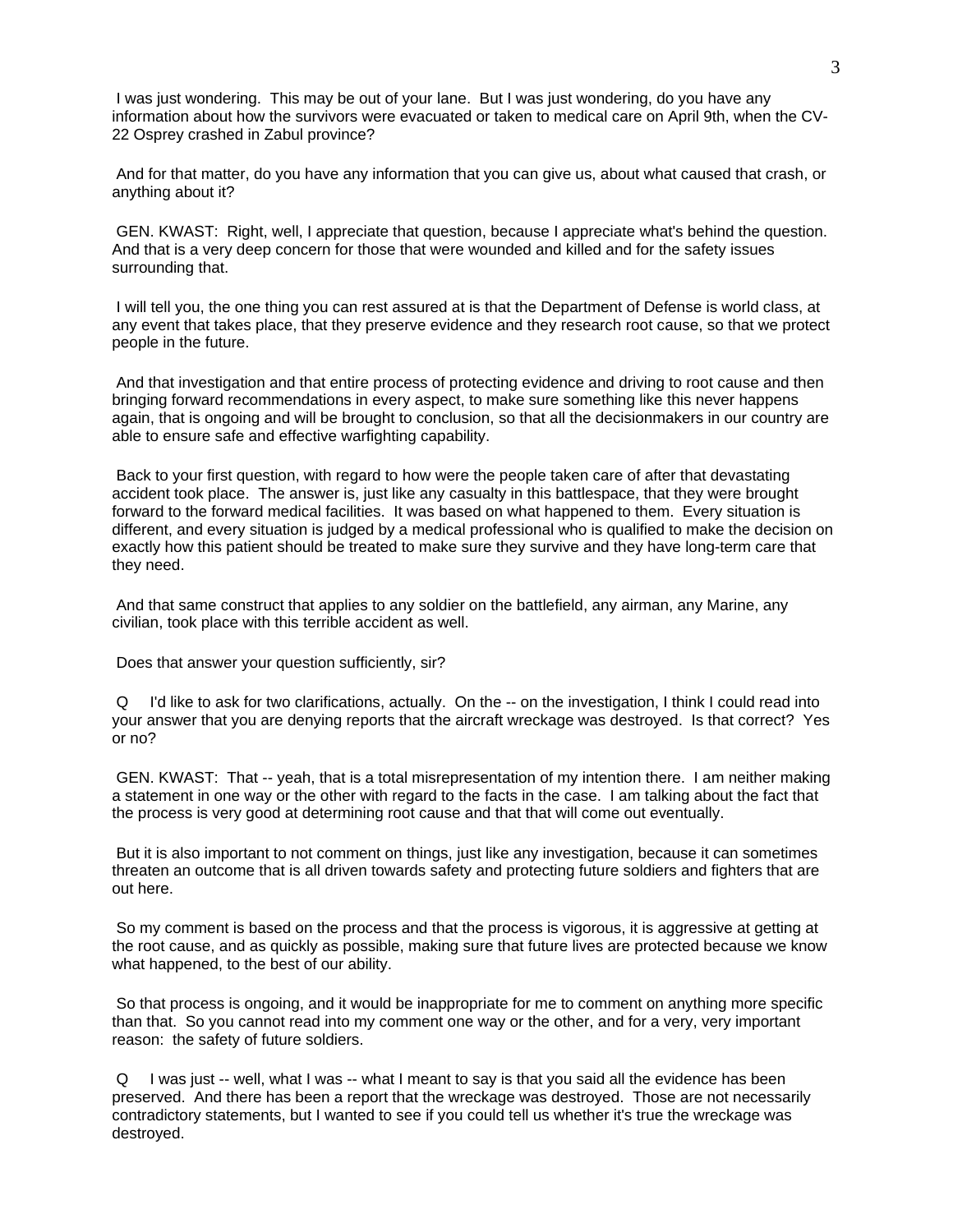GEN. KWAST: Yes, they are not contradictory statements, because what we do is we take a look at what took place, we go forward and we gather those things we need and then, depending on the battlespace and the threat and the risk, there's a judgment call made. Once we have what we need to determine root cause, we will say, well, does -- do we -- how many lives are we going to risk to bring this metal back home? Is it better to just destroy it there so it cannot be used against us, or is it better to bring it home?

 Those decisions are made very carefully, and it's made by the people who are doing the investigation. But rest assured, that investigative team, they went out there and they got what they needed in order to do this investigation properly. And then, whatever was not needed was destroyed, because the decision must have been made -- and I'm not intimately familiar with any of the details in the case, but my assumption would be that the decision was made that the risk of bringing back things that were not useful to the investigation outweighed the situation, so it was destroyed in place after they had gathered all of the important pieces of information.

- Q That's very helpful.
- Q General, Bill McMichael, Military Times.

 Just a quick follow on Barbara's question. The -- we were told last week that these flights, the air medical flights, were coming straight from the theater to Andrews, and patients were being transferred from there to Walter Reed or to Bethesda.

 When was the change made to stop them intermediately at Balad? Or were we misinformed last week when we were told they were coming straight back to Andrews?

 GEN. KWAST: Right. And forgive me, the question was a bit distorted just because of the technology and the delay. Could you repeat the question again, please, sir? My -- and forgive me for not being able to hear the beginning of it.

 Q Last week we were told that air medical flights were coming straight from the theater, because of volcanic ash plume, to Andrews Air Force Base in Washington. Now we're being told that there's an intermediate stop being made at Balad. Were we misinformed before, or was this change made subsequent to the initial plan?

 GEN. KWAST: Now, that's a very good question. And I heard you very clearly that time; thank you very much.

 And the two are not mutually exclusive. Again, this is based on medical care and capacity; those are the two drivers here. And there are some patients that are stable enough and the medical situation is such that they can go straight back home.

 The reality is, Balad does not have the same capacity as Landstuhl. So again, there's a triage decisionmaking process with the professionals that know exactly what they're doing making the call, and the capacity that we preserve at Balad can be increased by taking some patients straight back home.

 So, again, not being in my lane there, but watching the process, that would be, you know, my assumption: that they are preserving capacity at Balad by taking those patients that can go straight home straight home, but that it is not done on anything other than medical facts in the case to maximize care and protection and survivability of every single fine American that is suffering in this regard.

## MODERATOR: You're up.

 Q General, hi. Kevin Baron from Stars and Stripes. On the same topic, I still wanted to know how many bodies had gone to Iraq, whether wounded, casualties or any other kind of medical evac. And what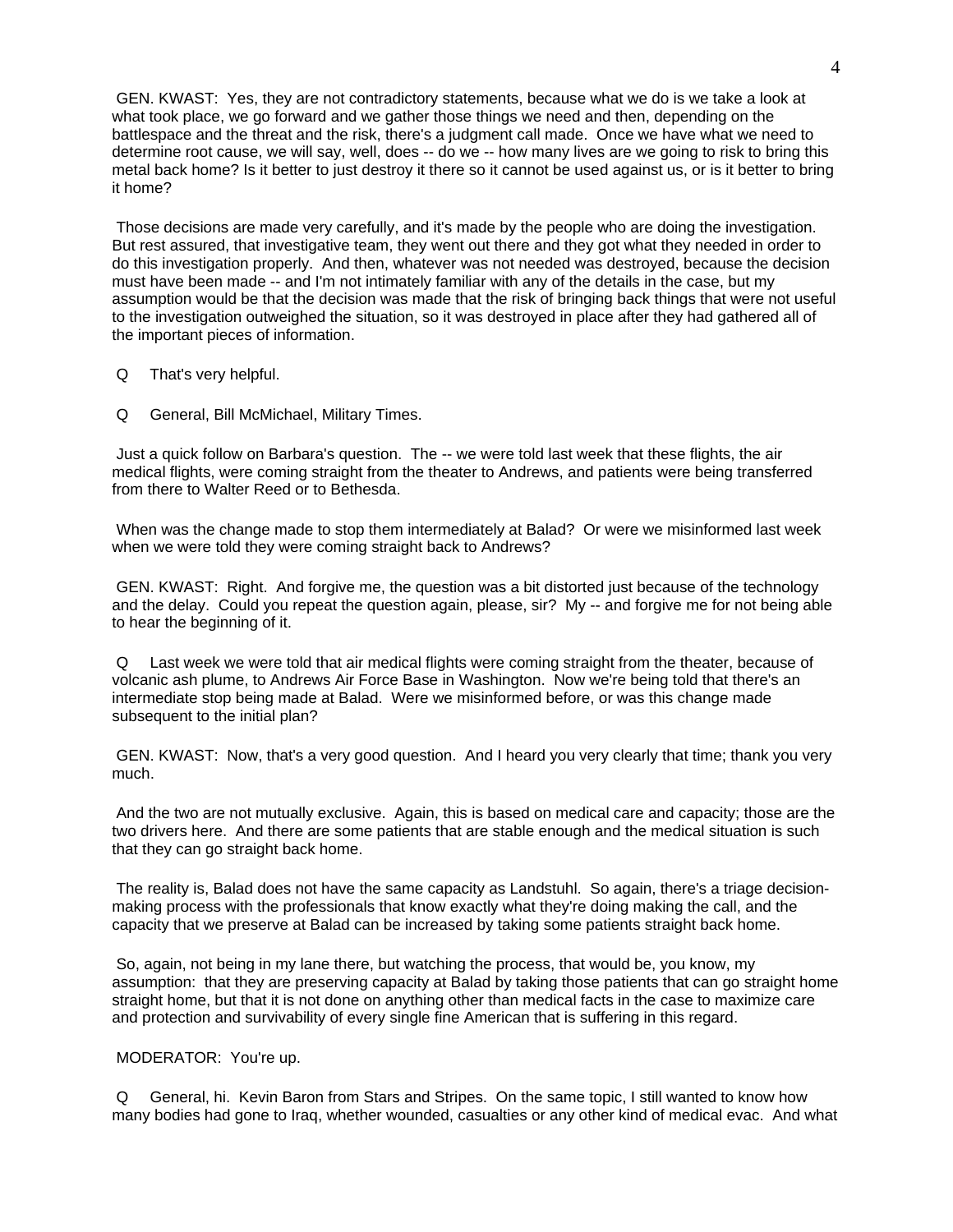happened to the route through Spain? Is that still -- is that a third option that's still going on, or is that -- is this a change as instead of?

 GEN. KWAST: I appreciate that question. And what I'll do is I'll get you those numbers so you have them, and I'll make sure that those are given to you by the headquarters. So we'll get you the numbers that you're looking for so that we get those facts straight and accurate.

 With regard to other options, all the options out there are always being considered. Every time a decision is made, we look at all the capacity from here home to make sure that each case is being decided on based on the facts in the case, the medical realities, and that it's a person with the medical credentials to make that call, and then we execute that decision-making process based on medical evaluations.

# MODERATOR: Justin.

 Q General, Justin Fishel with Fox News. I've got sort of a broader-picture question. A new DOD report on Iran says that Iran is known to provide weapons in country to various insurgent groups. I'm wondering if you've seen any evidence of that and if any of these weapons pose a specific threat to what you do there in Afghanistan.

 GEN. KWAST: Right. Well, I thank you for that question. And, you know, forgive me that this is not a classified VTC, so my answer cannot be too nuanced or detailed. But I will tell you that any country that supports the insurgents is a threat.

 It doesn't matter what they might be providing. It is a threat. The question is, how catastrophic is that threat? And how potentially devastating is it?

 So I think even in all the open sources that we've read, we've seen reflections that Iran, you know, has been at least accused of doing this. And even though I have no direct knowledge specifically, I can tell you that if that were the case, that would not be good and that this is one of those situations where any state that is supplying our enemy is not a friend to the coalition. And that needs to be addressed.

Q General, this is Joe Tabet with Al Hurra.

 To follow up on Justin's question, about if Iran is supporting the insurgency in Afghanistan, have you found any proof that there are some Iranian weapons in Afghanistan that are delivering sophisticated weapons to the militants within Taliban?

 GEN. KWAST: Right, well, the answer to that is that, you know, I cannot speak to any of the classified information that may be out there.

 I will tell you that, you know, as we fight this enemy, the enemy has weapons. You see it. You read about it. They shoot at us with bullets. They shoot at us with RPGs. They shoot at us with all types of weapons.

 And whether those weapons have come from a certain nation state or whether they have come from funding from certain states, it's impossible to tell on the battlefield without some of the forensics.

 And if you go and do those forensics, usually that's in a classified realm. And I can't speak to this on this VTC unfortunately, so forgive me for that.

 Q General, I had a question for Sea Power Magazine. We've heard a lot of General McChrystal's emphasis on avoiding collateral damage, civilian casualties. And a lot of that has restricted the air strikes. How are your men -- your crews handling that? Are you still sending missions up to be ready if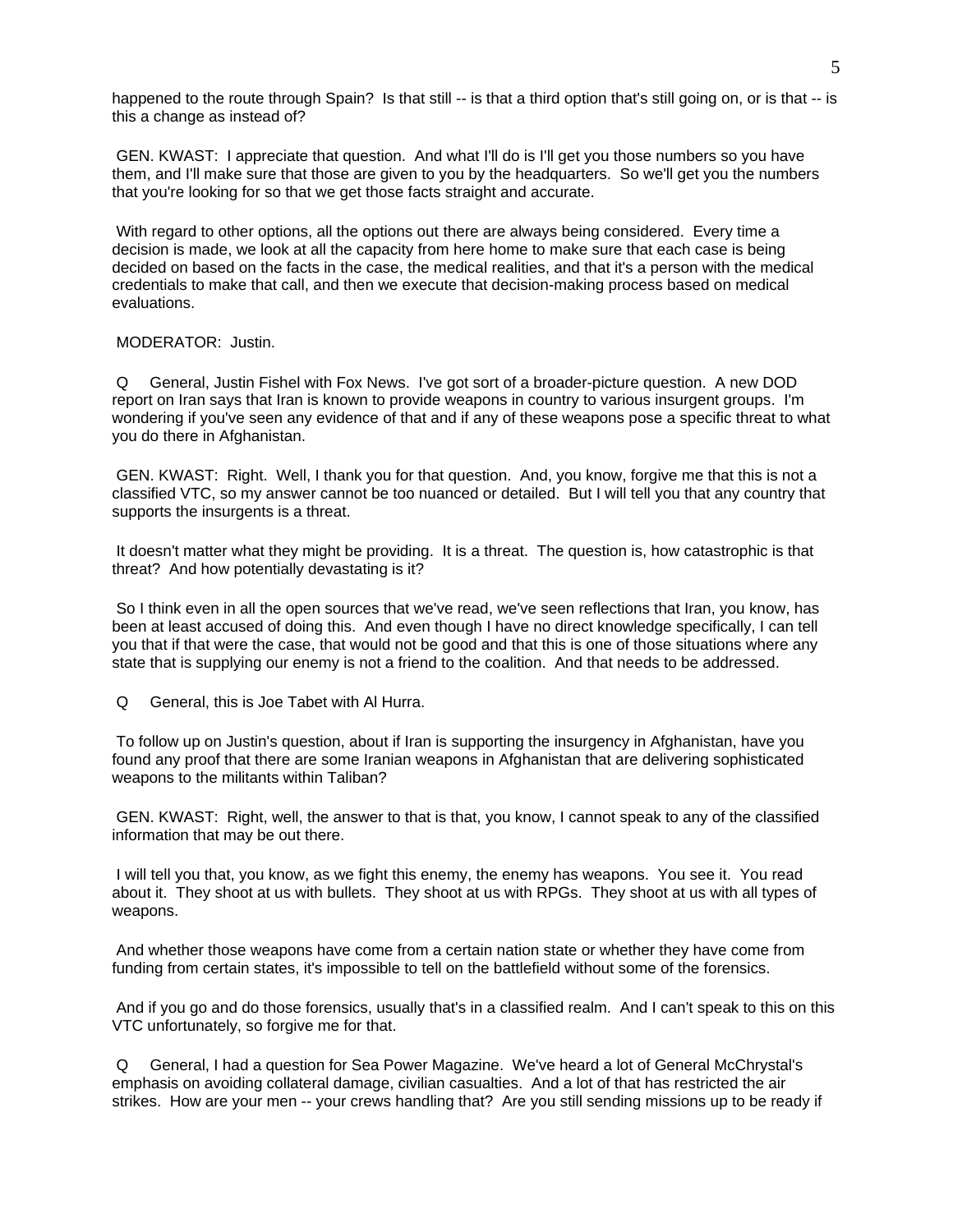they're needed, or are you waiting for -- you know, on alert? It just seems that your guys are not having anything to do if you're not able to do direct support for the ground troops.

 GEN. KWAST: No, I thank you for that question, because this is one of those misconceptions in the American media that I'd like to address, and that is that the more this fight is a counterinsurgency, the more powerful air power is, the more useful it is. We fly more now than we ever have, because we need to be there for the ground force commander, the troops on the ground. And we are there to support them directly.

 And, you know, even though General McChrystal has a tactical directive that helps us do the right thing, where the people of this country are the center of gravity, and we're here not to kill the enemy, but to protect the Afghan people, we fly those missions to protect the coalition, to protect the Afghan people and to protect this country they live in, from their homes to their irrigation systems, to their orchards. We're here to protect them.

 And air power can be applied in so many ways. We can be there to shut down the enemy's communication so they can't fight. We can be there to be the eye in the sky so we can see the enemy, we can hear the enemy, we can understand what they're doing and we can wait and have tactical patience to wait until the enemy is in a place where there are no civilians.

 So just the opposite is true. Your assumption that we are doing less because of the tactical directive - we are actually doing more. And not only are we doing more, but what we are doing is more profoundly bringing us to victory here, because it is more focused on protecting the people.

 Now, it's true that we still go after the enemy. And if there are enemy combatants out there, those insurgents that are trying to kill Afghan people, that are trying to kill coalition forces, we will be there to protect those coalition forces. That has not changed. But we have had an opening now to do even more in the counterinsurgency to help the people of Afghanistan.

MODERATOR: Okay. Let's go to the back, and then we will return to Barbara.

 Q General, it's Michael Evans from The London Times. Nevertheless what you -- despite what you've said, are you significantly reducing the number of bombing missions that you have -- that you have ordered since the tactical directive from General McChrystal? And there's one more question, but I'll ask it in a minute.

 GEN. KWAST: Yes, and again, it was a little garbled, but I think your question was have we reduced the number of bombing missions we have flown since the tactical directive. And the answer is, we have dropped fewer bombs since the tactical directive, because the ground force commanders are becoming more and more focused on protecting the people instead of chasing the enemy.

 Now, you have to still chase the enemy. Both of these are important. But the emphasis has been placed on helping bring, you know, the governance and the development and the security of the Afghan people. And so that focus has had the effect of fewer bombs dropped.

But that is a good-news story, because it means we're getting it right.

### MODERATOR: Do you want do a follow-up?

 Q Can I ask -- you opened your -- you started your opening remarks by saying that Afghanistan was now strategically -- very strategically important place at the moment. Can I be bold to ask you, do you envisage the use of any of your air assets in Afghanistan for any possible future operation against Iran?

 GEN. KWAST: Well, I appreciate that question. And you know, the reality is that the coalition that is here is focused on the counterinsurgency in Afghanistan. And any adjustments to that set of constructs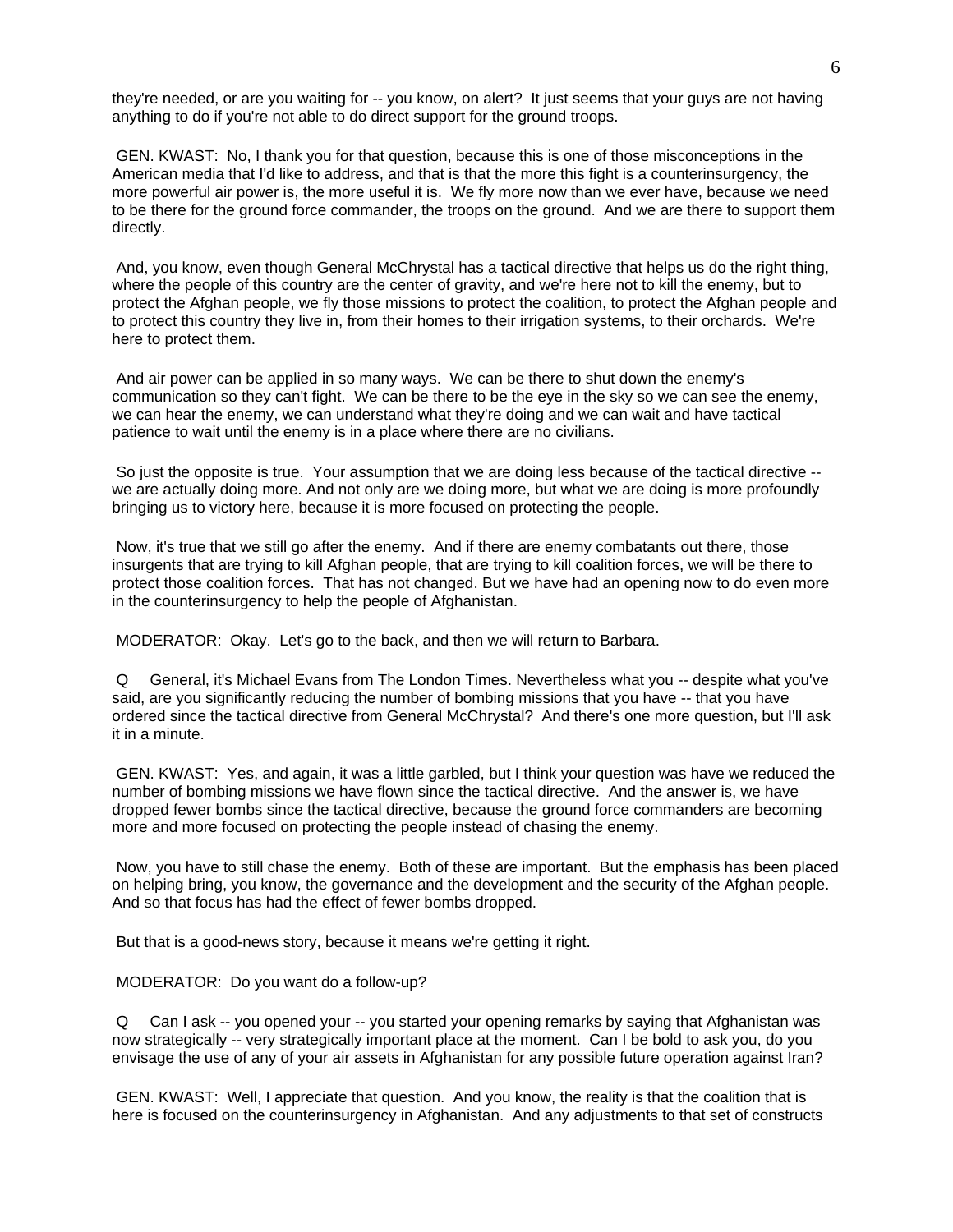that we are working towards lies in the realm of, you know, presidents and policymakers that really are the ones that are responsible for making those strategic decisions.

 So I can't speak to anything with regard to how forces might be shifted or postured. We are here to focus on saving the Afghan people, bringing security and peace to them, bringing them what they desperately want, and that is to be able to raise their children, love their families, just like we are able to do, with a sense of security to do so freely. And we stay focused on that.

MODERATOR: I think -- (off mike).

 Q General, you talked about how you're getting the wounded to care and eventually back to the United States. What is the -- with the volcano continuing, what is the route now, the air route, for the return to Dover Air Force Base of those killed in action? How are you bringing them home? And what is the delay in returning those remains to Dover right now?

 GEN. KWAST: Yeah. Well, I thank you for that question. And it goes back to something I said at one of the earlier questions. And that is, we keep open-minded with the entire spectrum of options out there in Europe.

 There are many places in Europe we can use as staging places to move forward and have the same effect that we have going to Landstuhl.

 So the reality is there's no delay, it's just a different route. And it's predicated on how far south that volcanic ash is drifting. So we watch the jet stream every day. We watch the weather patterns to see how that ash is manifesting itself in the sky. And we watch the volcano to see how it's going.

 And every day is a different decision. Every case, every medical case is a different decision. But one thing is not compromised, and that is the safety and the health of these fine young warriors who are giving and sacrificing for all of us to have a world free of extremists that are trying to do harm to our globe.

 So you can rest assured that every day is looked at very closely and every case is sent back home with dignity, with care and with prudence to make sure that there is no degradation in the highest quality of care that is given to these wonderful soldiers, sailors, airmen, Marines and civilians that are doing so much for our country.

 Q It probably got garbled and you didn't hear the full question. I was actually asking about the return of remains to Dover Air Force Base of those killed in action. How is that now taking place since they can't be taken back through the usual routes in Europe? And what delays are being experienced in the return of remains to Dover Air Force Base?

 GEN. KWAST: Thank you for that. And my apology, I did mishear that question. And the answer to your question though is that it has not changed. The route of flight for these -- forgive the fact that we don't have perfect conditions here, so the fly in my eye.

 But the answer to your question is that the construct for bringing home our fallen heroes has not changed at all. And the predicate is getting them home to their families as quickly as possible.

 That is not delayed at all based on the ash. They just take a route that's just slightly south of that volcanic ash. But they are moved forward with all due speed. And that structure has not changed.

 We again look at all of the options we have in Europe between here and home. And we make sure that those remains fly out on the first available aircraft, to get back to their families with honor and with dignity.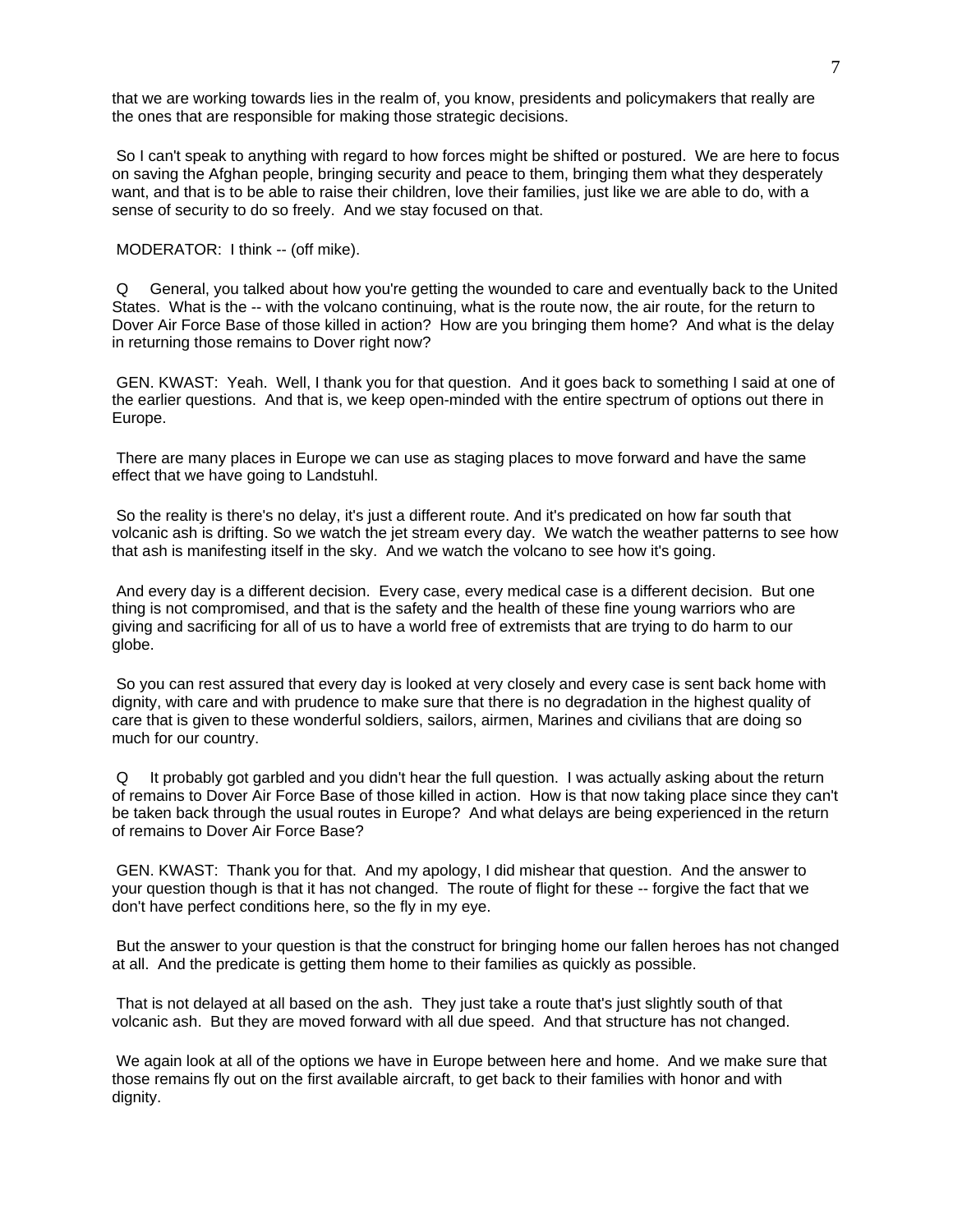In fact, I was just at the site of an aircraft this morning, where we were sending home a young man that was killed in that suicide-vest attack in Kabul yesterday. And he is getting home.

 And we track that timeline to the second, literally from the moment his remains arrive here at Bagram to the moment he's back at Dover. And there has been no degradation in the speed and the efficiency and the dignity and respect, with which those remains have come back home, since the volcanic eruption.

Q General, Otto Kreisher again.

 We've been talking about outbound flights. But you're in the middle of a fairly major buildup there in Afghanistan and the constant resupply of the people who are there.

How is the volcano situation affecting your inbound transport?

GEN. KWAST: Yes, it is affecting it.

 And, you know, we read in open source, you know, how this has been the most devastating, you know, transportation crisis we've seen -- in recent memory, anyway. But the reality, though, is when you're working a logistics structure like we have here, it's all about priorities. So the fact that it has delayed -- or trapped, in some cases -- logistics flow in Europe that we expected here, we prioritize, and we make sure those things we absolutely, positively have to have here, we get here.

 And so we may not have the same volume or speed in the short run, but we get what we need. And we make a plan to ensure we make up for that loss over the long run. So what you'll see is, if you could see it on a chart, you would see a potential dip. But we would prioritize such that those things that are getting here, and the many, many ways we have of getting things here, that we're getting what we need and it's prioritized, and that we will make up for it over the next few weeks and months, based on that prioritization scheme that is directly connected to the president's priorities and to the coalition priorities.

 MODERATOR: Fine. But if you will indulge me, one more question -- (audio break) -- and, Lou, you get the last one.

#### Q Thank you, Bryan.

 General, it's Lou Martinez, with ABC News. Just two quick questions. You spoke about fewer bombs being dropped. Does that place a greater emphasis or a greater importance on the show-of-force mission as part of the counterinsurgency mission? And also, the MC-12 Liberty aircraft, do you have any in theater now? And if so, what kind of impact are they having as your eyes and ears up in the sky? And how many do you anticipate on having over the coming months?

 GEN. KWAST: Right. Well, I thank you for the question. Let me make sure I heard the first question properly. The second question was on the MC-12, the Liberty ships, and how that's going. And the first question was on the fact that in this counterinsurgency we have more shows of force. Is that a correct restatement of your question, sir?

 Q That's about right, sir, yeah. It's about whether you're having greater emphasis on shows of force because you're dropping fewer bombs.

 GEN. KWAST: Right. Well -- yes, I thank you for those questions. And to take the first question first, and that's with regard to the shows of force, one thing to realize about Afghanistan that is very different than Iraq, and really anywhere else we've been, is that Afghanistan has a culture where people are living in such remote areas that every single valley is a different place, every single situation is different.

 And so the use of air power is different in every situation. So the ground force commander out there in one valley, a show of force might be a good thing, and we see it more often in certain places, but in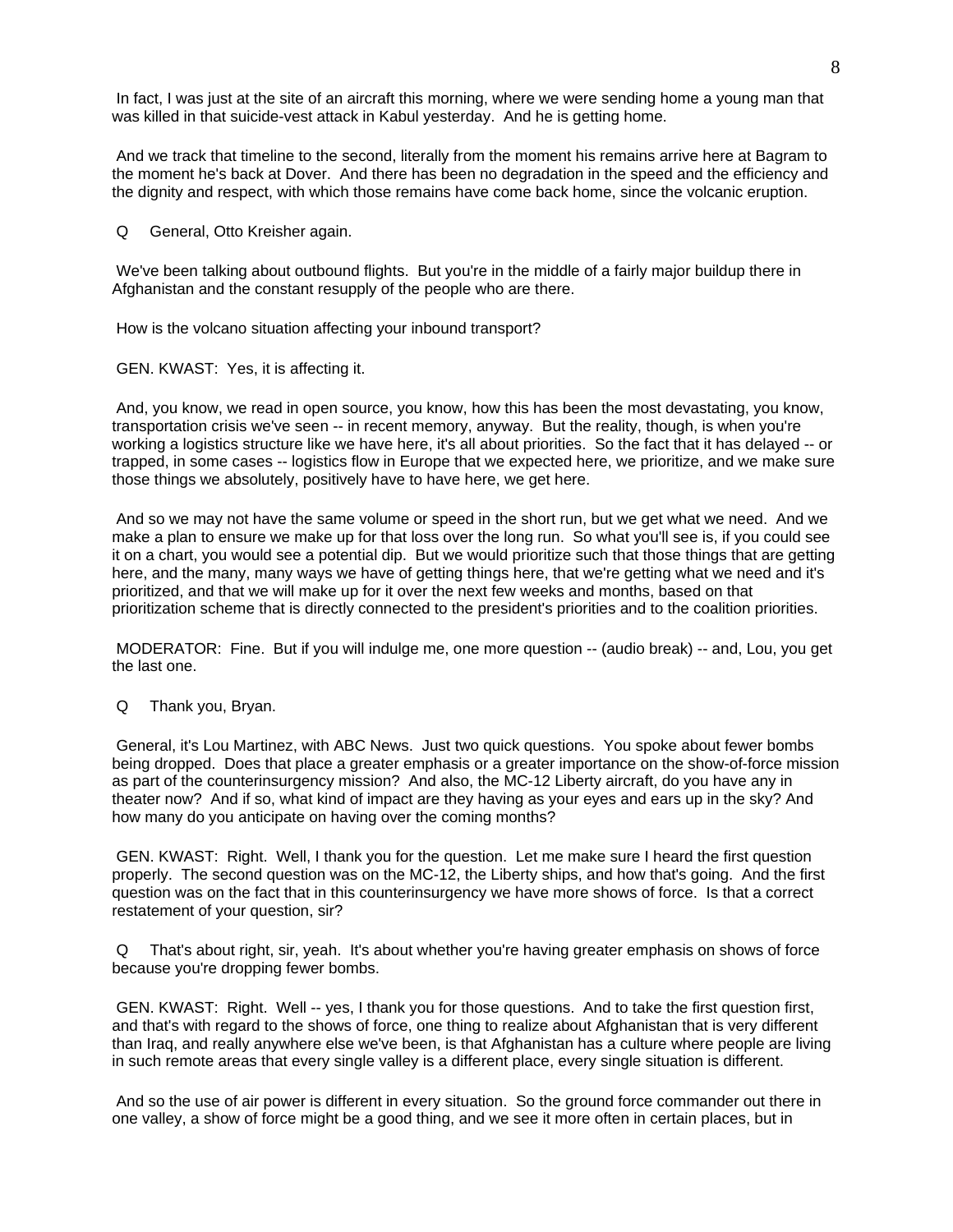another valley it might be something that is not helpful. You know, the people may not appreciate it. So as we put ourselves in the shoes of the Afghan people, making sure we are doing things that help them, that bring them security, different ground force commanders use air power differently.

 So the answer to your question on shows of force: In some places it has gone up, in other places it has not. But it's predicated on the fact that every village is different and every village needs a different solution. And that solution is something that is in the hands of the ground force commander, that Army soldier out there, that company commander that knows the people, that's been living with the people for the last year, that knows the elders. And he knows exactly what kind of air effects he needs to bring to that valley to ensure that he's bringing security, he's bringing development and he's bring governance to that village.

So the shows of force, it's a mixed bag. But on a whole, we see more of them with this tactical directive.

With regard to your second question, that Liberty ship, that MC- 12, is a godsend. I cannot tell you how happy the ground force commanders are to have that capability here. It brings something we have not had before in the way it latches so many capabilities together. And it is -- it is a blessing, and it's saving lives every time it flies. So we are grateful to have it here.

With regard to the numbers, that kind of dips into the classified section, but I will tell you that they are delivering them as fast as they can and they are delivering them in sufficient numbers to meet the requirement that's here.

 MODERATOR: Well, General, we have actually gone over our time, and so I want to thank you for being so gracious with it and for addressing our questions here. Before I bring it to an end, though, let me just make sure that you don't have any final remarks that you'd like to make.

 GEN. KWAST: No, I just want to thank you, though, each of you, because the questions you asked today really belie a deep concern and care for our fine Americans that are fighting here: civilians, Marines, Army, Navy, Air Force, you know. And I appreciate that compassion that really drives you questions. And that -- by telling the story to the American people, we are stronger as a nation.

 So I'm just grateful for what you do and the role you play in helping to bring the truth to the American people, because that truth is what keeps us all free, and that's what will help us win this endeavor, that helping the Afghan people find their own security, stand on their own two feet and be able to provide for their future, so that we can eventually move back home.

 So thank you again for your time, and God bless all of you for what you do and the role you play in victory here in Afghanistan.

 MODERATOR: Thank you, General, and hopefully in a couple of months we'll be able to have you back in this forum. Thanks again.

GEN. KWAST: Thank you, sir, and out from Afghanistan.

 (C) COPYRIGHT 2010, FEDERAL NEWS SERVICE, INC., 1000 VERMONT AVE. NW; 5TH FLOOR; WASHINGTON, DC - 20005, USA. ALL RIGHTS RESERVED. ANY REPRODUCTION, REDISTRIBUTION OR RETRANSMISSION IS EXPRESSLY PROHIBITED.

 UNAUTHORIZED REPRODUCTION, REDISTRIBUTION OR RETRANSMISSION CONSTITUTES A MISAPPROPRIATION UNDER APPLICABLE UNFAIR COMPETITION LAW, AND FEDERAL NEWS SERVICE, INC. RESERVES THE RIGHT TO PURSUE ALL REMEDIES AVAILABLE TO IT IN RESPECT TO SUCH MISAPPROPRIATION.

 FEDERAL NEWS SERVICE, INC. IS A PRIVATE FIRM AND IS NOT AFFILIATED WITH THE FEDERAL GOVERNMENT. NO COPYRIGHT IS CLAIMED AS TO ANY PART OF THE ORIGINAL WORK